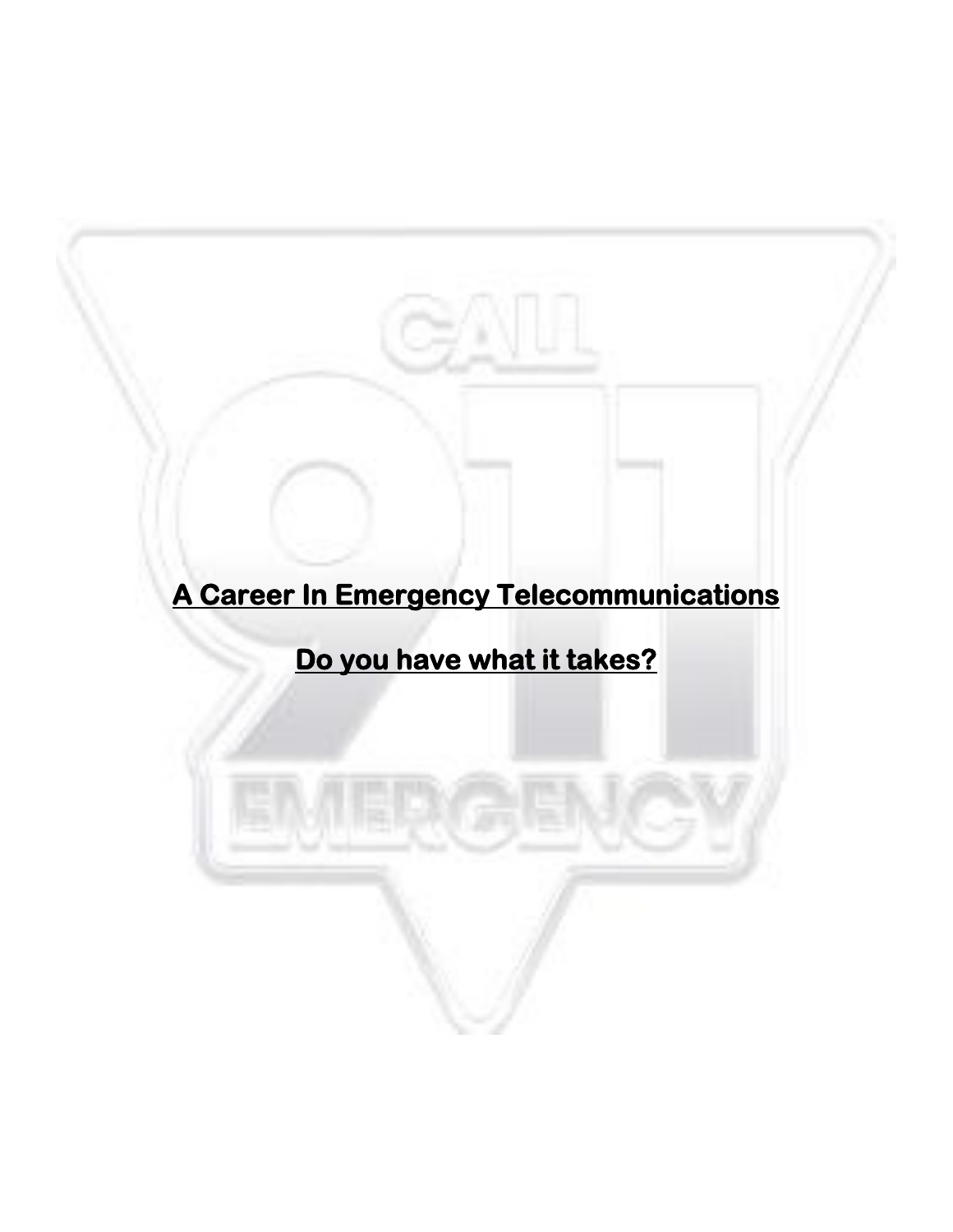### **A career in 911 – Is it right for you?**

Thank you for applying with Westfield Public Safety Dispatch. We'd like to share a few thoughts and raise some difficult questions as you consider employment in the field of emergency telecommunications. More often than not applicants have no clue what a career in emergency telecommunications really entails. What are the duties? What is a "typical" day? What is the schedule? What are the worst calls? All sorts of questions need to be realistically considered before proceeding.

#### **Emergency Telecommunications – a rewarding career.**

Becoming an Emergency Telecommunications Dispatcher (ETD) is a step into a job that is intended to become a career, and starts with months of training. There was a day when becoming an ETD was a transient position for future law enforcement officers, fire fighters, or someone just looking for employment experience until something better came along. That is not the case anymore. ETDs play an integral part in public safety and, on occasion, a very direct part in saving a person's life. An ETD has the privilege of having a hand in all areas of public safety. Furthermore, they are the go-to people when citizens, police officers, fire fighters, paramedic, and countless others need help. ETDs are singular in what they do and in the manner they do it. Other career requirements may overlap individual skills a good ETD must embody, but no career embraces the many facets that make up emergency telecommunications. Pay and benefits are very competitive. Ongoing training opportunities are provided throughout an ETD's career. Relations among fellow ETDs can develop into lasting bonds, and there is a special connection to the law enforcement, fire, and EMS agencies they serve. Finally, there is nothing more rewarding than knowing you did everything you possibly could to mitigate a traumatic event for a citizen in desperate need.

#### **Have you ever** *really* **considered what Emergency Telecommunications is all about?**

A common misconception is we are "phone operators." While not entirely untrue, that title is not representative of the depth of responsibility each and every ETD faces. Furthermore, answering the phone will eventually result in exposure to the worst imaginable situations. It will be your responsibility to remain calm, composed, and gather all the necessary information, begin the dispatching process, and remain on the line while listening to deeply disturbing sounds and descriptions. Staying calm, combined with experience and training, will get an ET through the worst of the worst.

You undoubtedly know about the mass shootings at Sandy Hook Elementary in Newtown, Connecticut and Century Movie Theater in Aurora, Colorado. The general public tends to remember the pictures of the flashing lights, people darting about, and perhaps even some of the radio traffic from the news. What they do not realize is the first person to learn about the shooting is a trained ETD. A human being, whom was expected to gather facts from a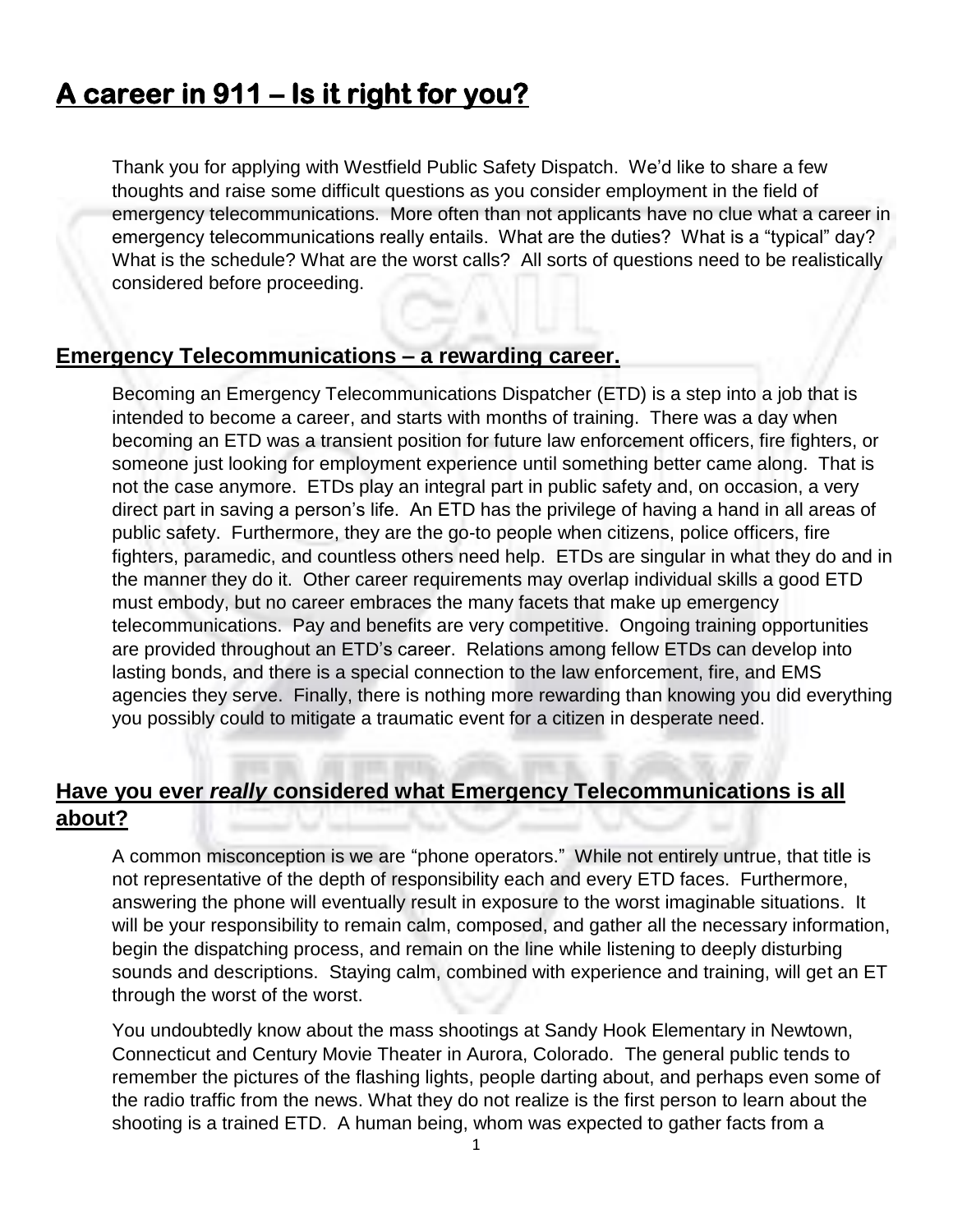panicked caller, listen to the screams of injured, terrified, and perhaps dying, citizens, continued gunfire from the suspect, put together a complete thought process within specific guidelines, render aid through verbal instructions on the phone and radio, and be the caller's one light of hope in tragic chaos. This is real.



#### **What are the duties and necessary skills of an Emergency Telecommunications Dispatcher?**

The quick list seems simple enough: answer the phones, and talk on the radio. It is what you are expected to be able to do while on the phone and radio that takes "simple" out of the equation.

ETDs are responsible for answering incoming emergency and non-emergency phone calls. They must swiftly prioritize the call they are processing to determine the appropriate direction for call taking. Obtaining critical information, with no margin for error, is an absolute must and this sometimes must happen within seconds to save a life. While this is taking place another phone is ringing and a field unit may call on the radio. What do you do? You cannot abandon the caller on the phone and focus strictly on the radio. There is the same zero margin for error even if you are on the phone with a hysterical caller. Your coworkers will help when they can but may also be tied up on their own emergency calls. Sometimes, oftentimes, the full responsibility of properly, and simultaneously, responding to the phone call and radio traffic falls squarely on the individual's shoulders. It is a delicate juggling act where dropping the ball can costs lives.

Westfield's ETDs use a Computer Aided Dispatch (CAD) system to perform many of their duties. Any successful trainee will be able to navigate through the numerous functions within CAD quickly and efficiently. "Entering a call" includes being on the phone with a caller, obtaining the location of the problem from the caller, name and phone number, and succinctly narrating the problem. Under most circumstances the ETD taking an in-progress call is also expected to make the initial dispatch and keep officers updated on critical information while still actively listening to the caller. These updates are also entered into the CAD system by the ETD. While all this is transpiring the ETD must be alert to additional needs from fellow ETDs in the room that may or may not have direct bearing on the in-progress call. Such is the nature of the business and is an example of multitasking.

Other skills, responsibilities, and duties of any successful ETD include strong decision making skills – the sort that requires forethought and clarity even when the demands upon his/her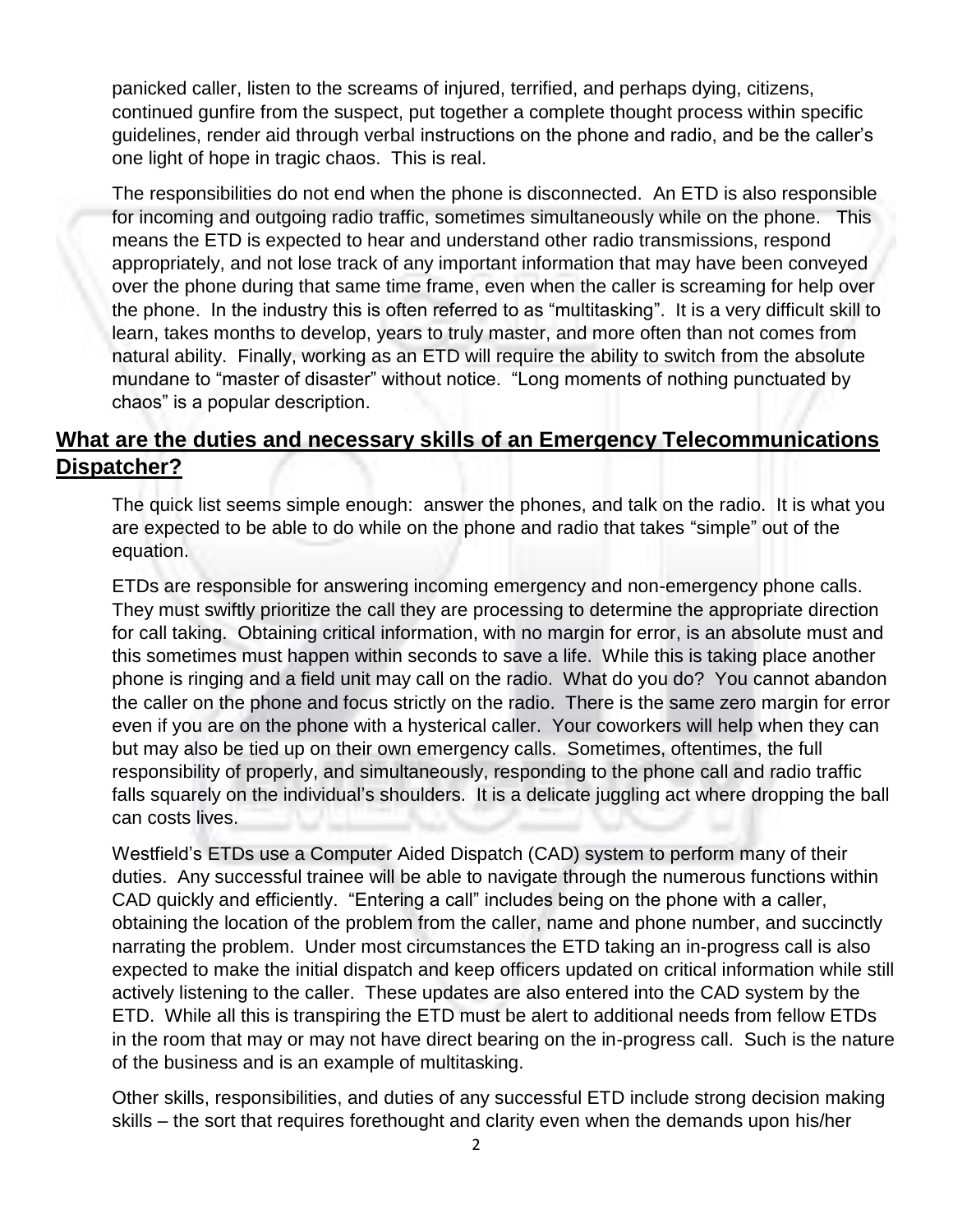attention are many and urgent. On the same token, the ability to endure periods of little activity is important; as is the ability to swiftly transition to dealing with a disaster with no warning. Furthermore, there are additional computer systems and networks used in the course of the day including the Criminal Justice Information System, computer based radio and telephone systems, audio recorders, and Emergency Medical Dispatch (EMD) software. The ability to handle a stress is essential. A lack of this ability will greatly abbreviate any ETD's career.

This is by no means an all-inclusive list. The demands placed upon an ETD are high and unforgiving. Are you ready for the challenge?

#### **How much training will you need?**

Truly, once upon a time – decades ago, training used to be "that's the phone, answer it when it rings. That's the radio, talk to people when they talk to you. Don't kill anyone." Thankfully, today's citizens can count on highly trained people when they require emergency assistance. ETD's at Westfield's Public Safety Communications Center must complete a State mandated 40 hour training course, a 16 hour 911 course, and a 24 hour Emergency Medical Dispatch course before starting on the job training. Failure to pass any of these mandated classes will result in termination. Upon successful completion of these classes, on the job training will begin and last from 3 to 4 months on average. Every new ETD trainee finds this process deeply challenging. In all reality, it takes an equally deep determination to deal with the stresses that naturally accompany learning a new job, especially one that lives depend upon.

At the end of each training day the trainee will receive a Daily Observation Report (DOR) which provides a score for numerous categories based on the day's training and degree of success demonstrated by the trainee. This is a tool used by the trainers to provide feedback and guidance and by the trainees to gauge where they stand in training and prompt them to take the initiative to improve where necessary. The Public Safety Communications Administrator will monitor the progress and periodically meet with the trainee and/or trainer. The trainee is free to discuss, ask questions, and encouraged to explore what can be done to improve during any part of the training and feedback process. If a trainee doesn't progress, remedial assistance will be provided. However, if remedial actions fail to generate forward progression in training, it will most likely result in separation of employment (termination).

All ETD's are required to maintain appropriate certifications each year and will be required to attend various training sessions. These courses include such things a 911 liability, stress management, suicide intervention, and numerous other important skills established by the State 911 Department.

#### **What happens in a typical day?**

The typical day in a 911 Center is best described as moments of lull punctuated by sudden, unexpected, chaos. There is no real "typical" day in dispatch. An entire shift may pass with no significant events while the next shift may sense that "someone flipped the switch," the phones never stop ringing, and field units are running from call to call the entire night. The busiest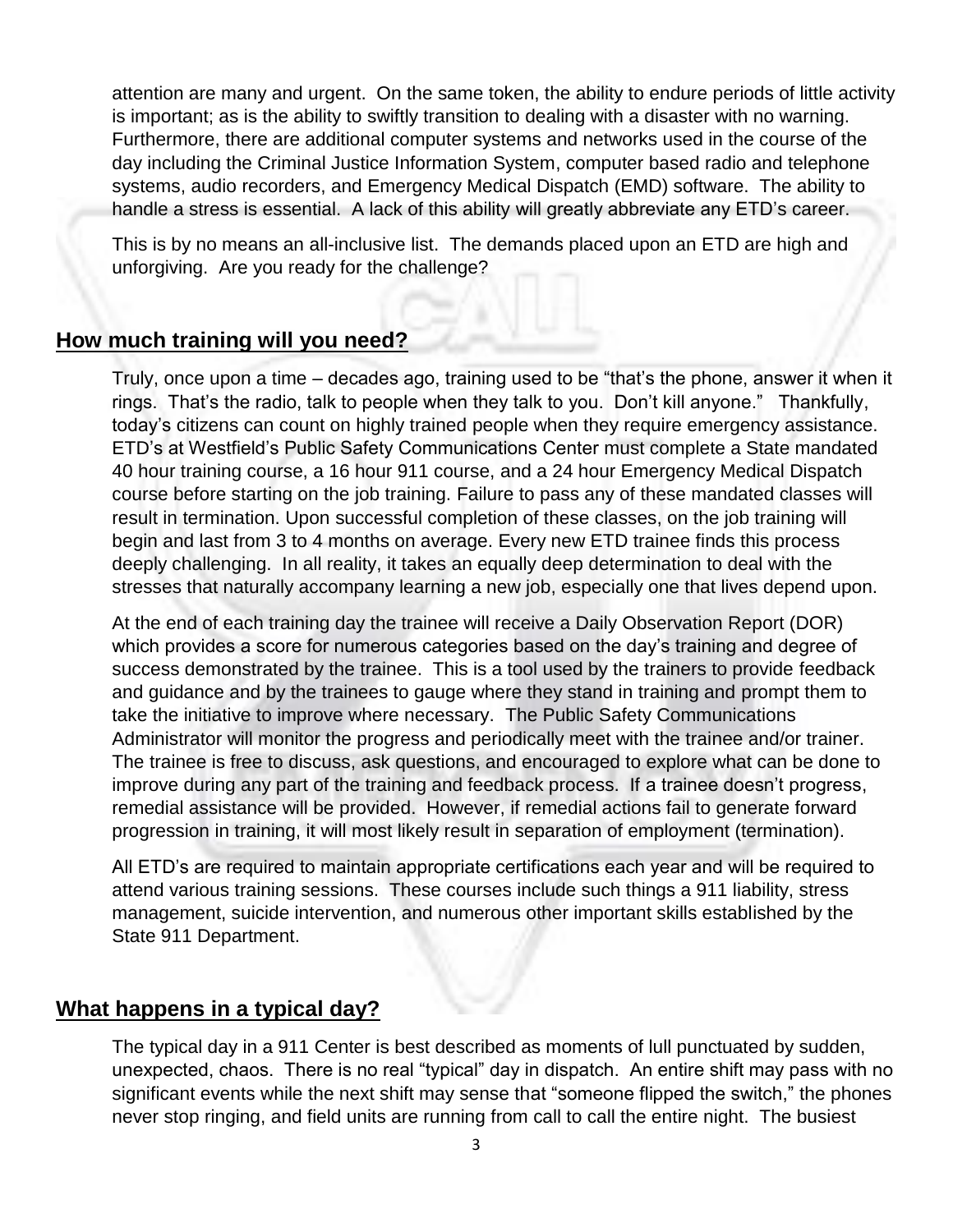time of the year for most dispatch centers begins mid to late spring and lasts into September and October. A typical day during the summer months is significantly busier and more chaotic than winter. However, a significant snow storm can take a quiet work day and turn it into the busiest day of the year. There is often no way to predict what direction a day may go.

#### **What shifts/schedule do ETD's work?**

Emergency telecommunications is a 24 hour, 365 days a year business. The normal shift for a Westfield ETD employee is 8 hours working a 4 day on, 2 day off rotation. New hires are assigned to a Certified Training Officer (CTO) and will following that CTO's shift which may be 8am until 4pm, 4pm until 12am, or 12am until 8am. Occasionally the schedule will change to ensure proper staffing levels.

Emergencies do not wait for holidays, birthdays, and important occasions to pass. Such is the job of an ETD. There is allowance for personal time and vacation but, under most circumstances, must be scheduled in advance and meet certain criteria to ensure proper staffing.

Once training is complete, you will be assigned a shift. Westfield Public Safety operates three shifts, days (8-4), evenings (4-12) and midnights (12-8). Shifts are bid by seniority and new hires will likely start on the midnight shift.

Obviously, an employee whom reliably shows up for work is not only important to the center, but also to the public. All of our ETD's understand what it is like to have childcare issues, family time conflicts, to be sick or unexpected emergencies that demand priority. ETDs are expected to have addressed these issues before their shift, when possible. Sometimes there are no other options but to call in for your shift. This requires someone else to fill that spot. An ETD may be called upon, at any time, to fill the need and may work extended hours or come in on a day off (mandated overtime).

#### **What kinds of calls does an ETD encounter?**

ETDs answer all phone calls coming into the dispatch center, both emergency and nonemergency. Calls range from the most simple to the horrific. An ETD may start a shift with a call from a citizen inquiring what time the fireworks start and hang up to answer the next line which is a panicked dad whom just discovered the home on fire and he is unable to locate his child. Any given shift will contain calls of all sorts. Emergency medical calls are frequent and commonly vary in from the lowest priority, such as a non-injury lift assist, to the most extreme, a baby not breathing with a panicked-out of control young mother. Same with police calls. Citizens frequently call wanting a police response for a matter that cannot be resolved by law enforcement. For example, imagine a third shifter trying to sleep next to a home that is being remodeled; The noise wakes him up which prompts him to call 911 to ask the police to go over and tell them to stop. It is 10:30 am. The ETD must then explore the situation to see if there is anything law enforcement can help with and, if it becomes clear there is not, help the citizen understand why police are not responding. Typically this results in an angry citizen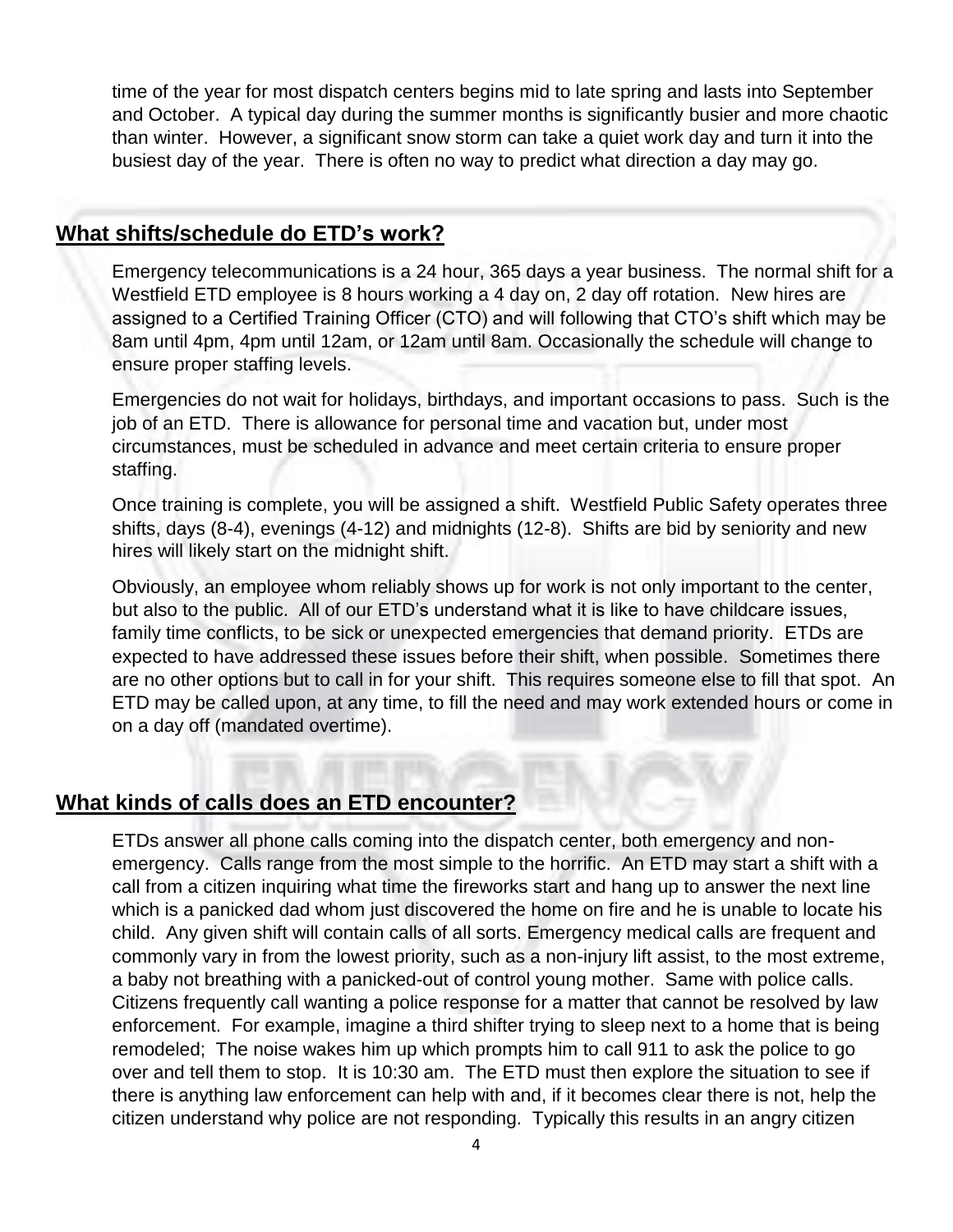demanding things that cannot be appropriately fulfilled and the ETD must remain professional yet firm when conversing with the citizen. Scenarios of this sort are also common and test even the most patient and understanding ETD. Other scenarios are even more demanding, such as an irate, deeply intoxicated, man calling from a family reunion, whom was just involved in a fist fight with his brother; the brother now has retrieved a baseball bat and is chasing the caller. The ETD must not only listen to what the caller has to say, ask very specific questions, but also listen to what is happening in the background for important clues such as names, yells from injured people, or statements from other people that may influence the decisions of law enforcement.

#### **What about the radio?**

On many levels the ETD encounters the same rapid shifts of demands as he does on the phones. Most radio traffic, police, fire, and EMS, includes units calling out on scene of a call, clearing the call, and other low level requests. Those request can be rapid fire, from multiple units on different frequencies, and still require an accurate and efficient response. Also, ETD's must be vigilant and always listening for a call for help from one of the field units. A police officer may suddenly find himself fighting with a suspect and needing emergency back-up. A fire chief may need further assistance on a fire that just went from bad to worse or a paramedic may suddenly find herself fighting with a diabetic patient in the back of the ambulance. It is simply impossible to know when such things will demand an ETD's attention.

#### **Stress – a real issue in the career.**

Every job is stressful, correct? An ETD's job is not immune. As a matter of fact, a recent article listed the emergency telecommunications career as more stressful than being a surgeon and second only to being a Psychiatric Aide.**\*** Furthermore, recent studies have found ETD's are at risk of developing PTSD<sup>\*</sup> due to stresses they are exposed to in the normal course of the work. As previously mentioned, ETDs are expected to be able to work 8 hour shifts with mandated overtime, any day of the week, holidays, birthdays, and important family events. Family is important and this job can sometimes tax well established relationships.

Believe it or not, the physical demands of being an ETD are deeply stressful as well, just in a far more subtle yet sinister way. The job often requires an ETD to remain sitting or standing in a single place for hours on end. Breaks may be limited during busy times in the Center. There are essentially no opportunities to burn off the stress of a bad call or the chili-cheese fries your coworkers talked you into buying for lunch. The body releases certain hormones during times of stress, and as discussed, and ETD is subjected to frequent stressors. The body is designed to work off the hormone and subsequent sugar/fat release through physical activity. These things redeposit inside the body and overtime can lead to health issues. Stress, it is an unavoidable part of life. However, anyone considering a career in emergency telecommunications must know the facts, first. You must truthfully ask yourself, are you ready, willing, and able to handle this stress associated with this career?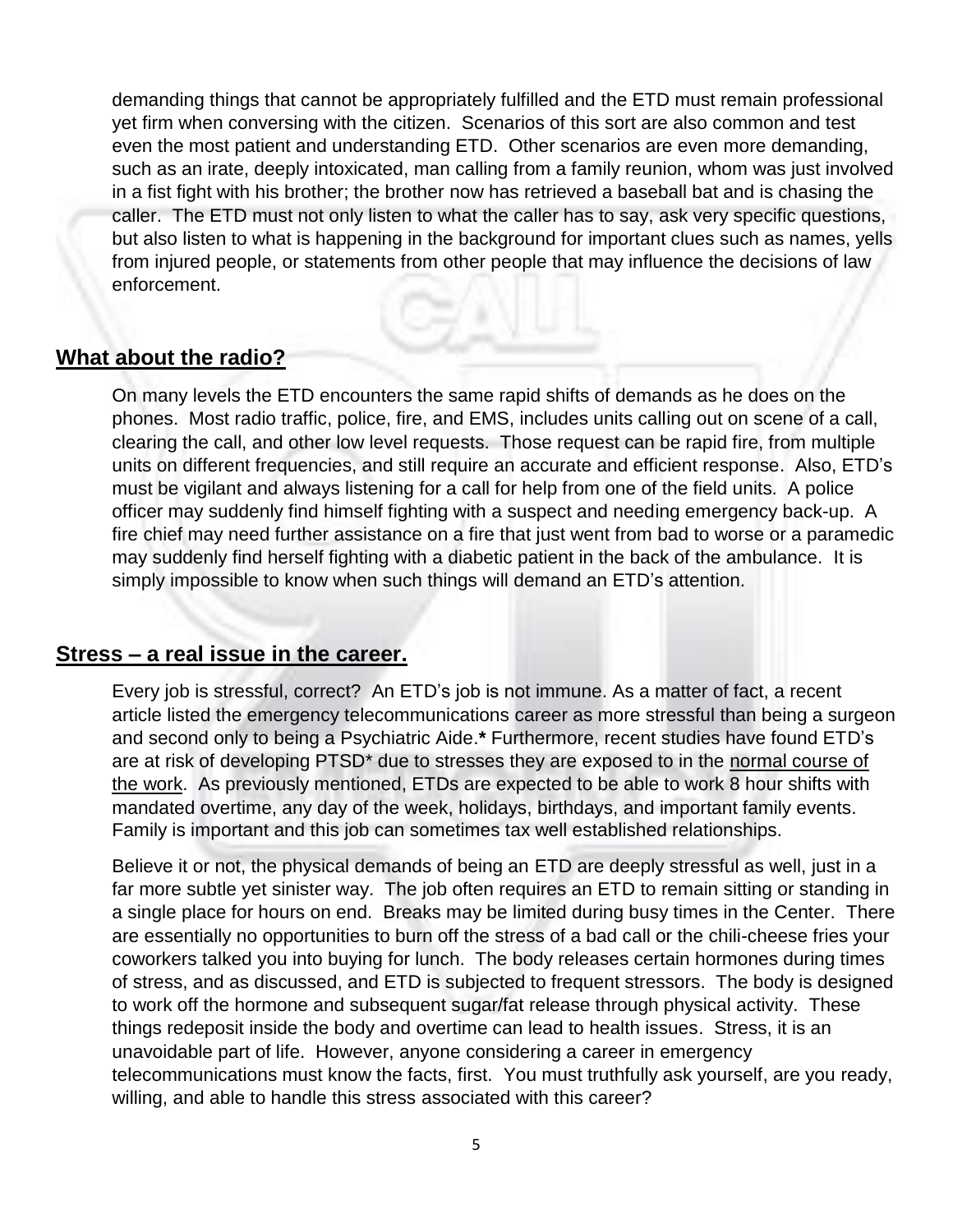#### **The job will change you.**

Ask any seasoned ET if they look at the world in the same way they did when they first started the career and you will often hear some startling and candid responses. It takes a special kind of person to control the change, to grow in the career, versus letting it ruin you. Maybe you are offended by strong language and dark humor – a new ETD quickly discovers he is exposed to both and with frequency. The dark humor, also called gallows humor, becomes a coping mechanism where an ETD may seem to laugh at a call that the average citizen would consider decidedly disturbing. ETDs are not robots, devoid of emotion and independent thought process, but they are expected to learn how to process through deeply stressful and disturbing calls, and know when to seek help if needed. Flashes of cynicism and sarcasm sometimes become entrenched in an ET's psyche. This job will change you, period.

#### **I really want to help people!**

Being an ETD requires a strong sense of community service as well as a particular sort of dedication that is difficult to find in an average person. A citizen is not having a good day if they are dialing 911. The ETD frequently becomes the receiver of wide ranging insults, misguided demands, and unrealistic expectations of the public safety system. Successful ETDs truly desire to help citizens and often must battle the very people asking for help. The citizen does not understand the need for "all that information" when it is truly crucial to provide the help they require. Callers seldom express appreciation. Often quite the contrary. An ETD is the communications conduit between the public and emergency responders. There can be long stretches that seem very thankless and you may ask yourself, "Why am I doing this?!" ETs contribute to the system. They are key to saving lives but the shine quickly wears off when the phones start ringing yet again. ETs aren't here to save the world but play an important part in the entire process.

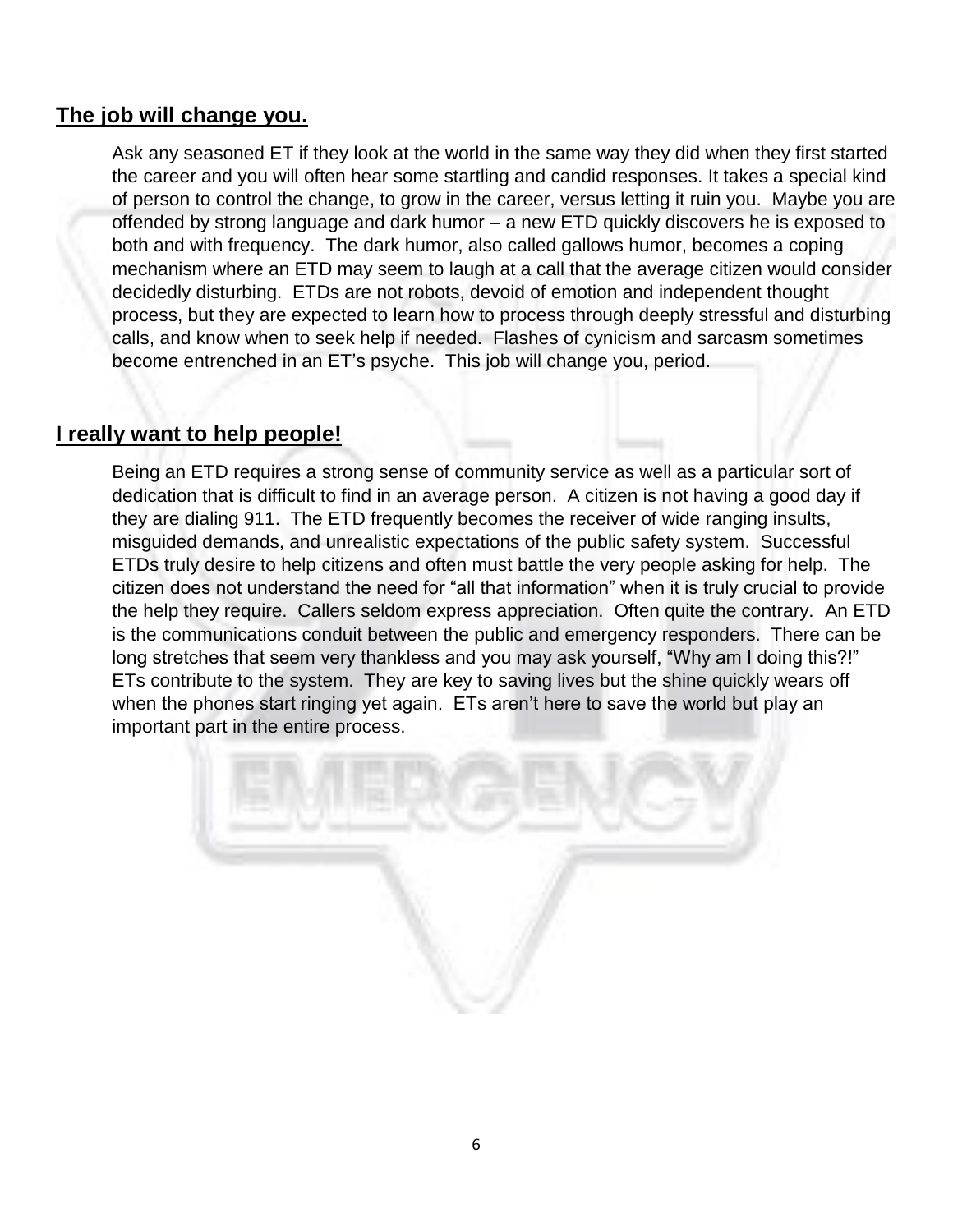### **Stop, right now, and ask yourself, is this the career for you.**

It is impossible for us to paint a complete picture of the various demands this job places on any one individual. Not every individual responds to those demands in the same manner. What we do know is very few in this career had an understanding of those demands when they first stepped foot into the doors of a dispatch center. Every successful ETD has met those demands. Countless more individuals have come to appreciate the emergency telecommunications career while realizing they were unable to meet the very same demands. The intent of this document is to help you realize those demands are very deep; lives depend on them and any applicant must sincerely reflect on who they are and if they really have what it takes to become a successful Emergency Telecommunications Dispatcher

Sincerely,

Westfield Public Safety